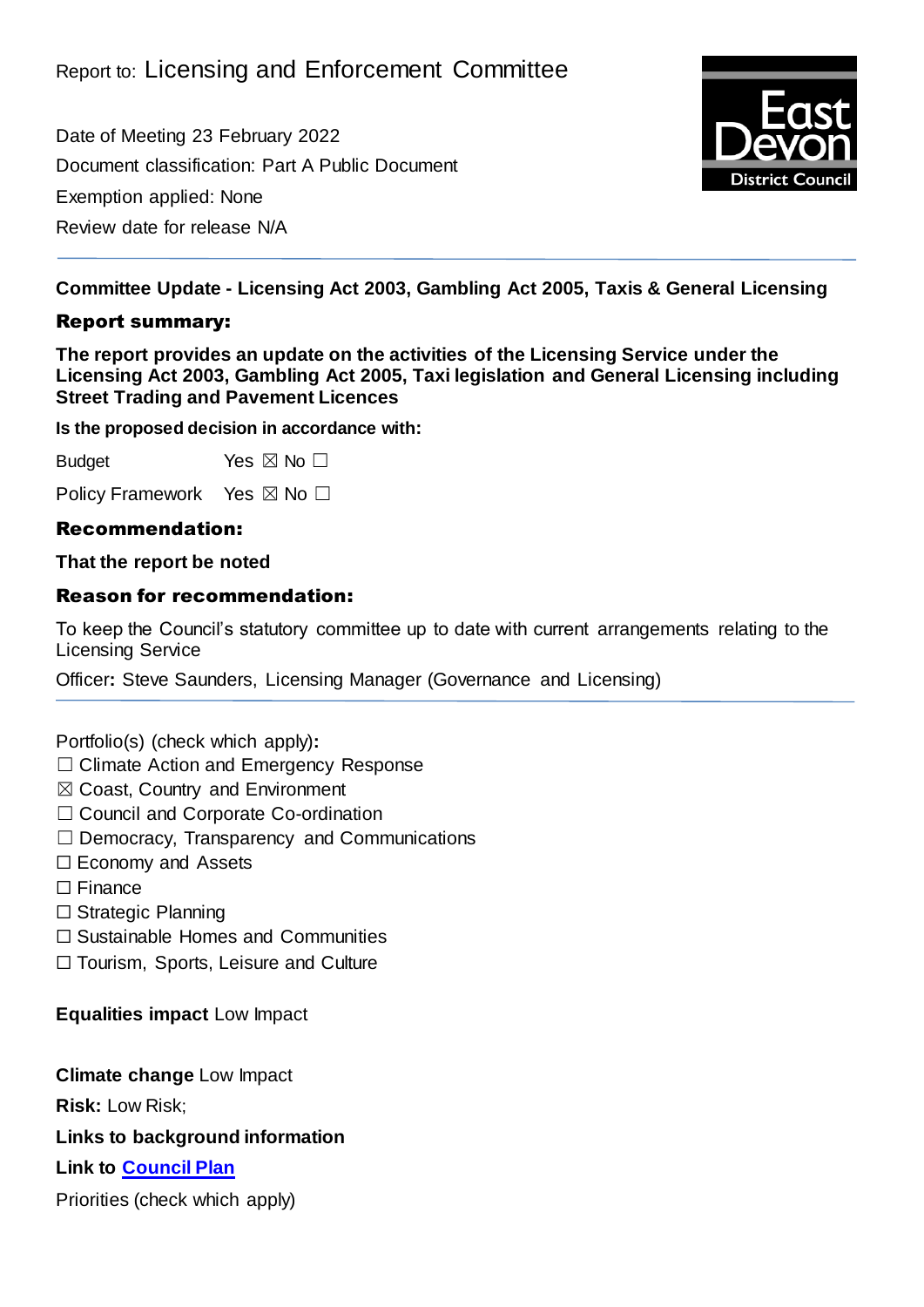$\Box$  Better homes and communities for all

□ A greener East Devon

 $\boxtimes$  A resilient economy

## **Report in full**

# 1 Licensing Act 2003

## **1.1 Applications Received, Licences Issued and Notices Given**

- 1.1.1 This report informs the Committee with regard to any strategic or national updates for each area of licensing work covering the period from November 2021 to February 2022. Applications continue to be received as businesses emerge from the pandemic with further increases in the number of premises licences issued when compared to the same period of 2020/21.
- 1.1.2 Previously, the early months of each year historically saw lower numbers of applications received with volume increasing as each year progressed. However at the time of preparing this report, 14 premises applications were under consultation, 8 being new licences, including 3 festival events and the variation of a licence for a festival planned this year. Communication with event organisers indicates that a number of applications are still anticipated for new festivals being planned across the district this year.

## **1.2 Hearings**

- 1.2.1 Licensing officers arrange mediation if appropriate when representations are received for applications and there were two contested applications over the previous period.
- 1.2.2 Licensing sub-committee hearings have occurred on:

24<sup>th</sup> November for a new premises licence for an off-licence business in Exmouth,

9<sup>th</sup> February for a time limited premises licences for an outdoor festival planned at Westpoint, Clyst St Mary in June.

# 2 Gambling Act 2005

## **2.1 Applications Received, Licences Issued and Notices Given**

- 2.1.1 The Licensing Authority adopted and published its updated Gambling Act Licensing Policy from 31January 2022. The Gambling Commission also published its helpful information with [Guidance for Councillors](https://assets.ctfassets.net/j16ev64qyf6l/5iKyno5WT6SQtjILUDYCTp/cf498094e7223b1abbcc95442a804005/Statement_of_gambling_licensing_policy_____A_Councillor___s_Guide__England___Wales_only_.pdf) about the statutory requirement to review statements of policy on gambling. These policies need to be reviewed every 3 years.
- 2.1.2 The Gambling Commission circulates a regular bulletin for licensing authorities outlining changes in legislation and any enforcement action taken. The latest bulletin can be viewed online at [December LA Bulletin \(campaign-archive.com\)](https://us14.campaign-archive.com/?u=98b2fb542d2fef77a0dd47cc7&id=9c3d304a05)
- 2.1.3 Government proposals to reform the Gambling Act 2005 (the Act) are reportedly unlikely to be published until May. The Dept for Digital, Culture, Media & Sport (DCMS) launched a review of the Act in 2020 with DCMS still due to publish its conclusions, including any proposals for change. A White Paper was due last year, the contents are yet to be revealed, with specific measures like the completion of affordability checks or the introduction of limits on losses, stakes, and deposits being considered. Any new primary legislation is unlikely to come into force before 2023 at the earliest on potential reforms, the Act being the basis for regulating all forms of gambling in the UK.

## 3 Taxis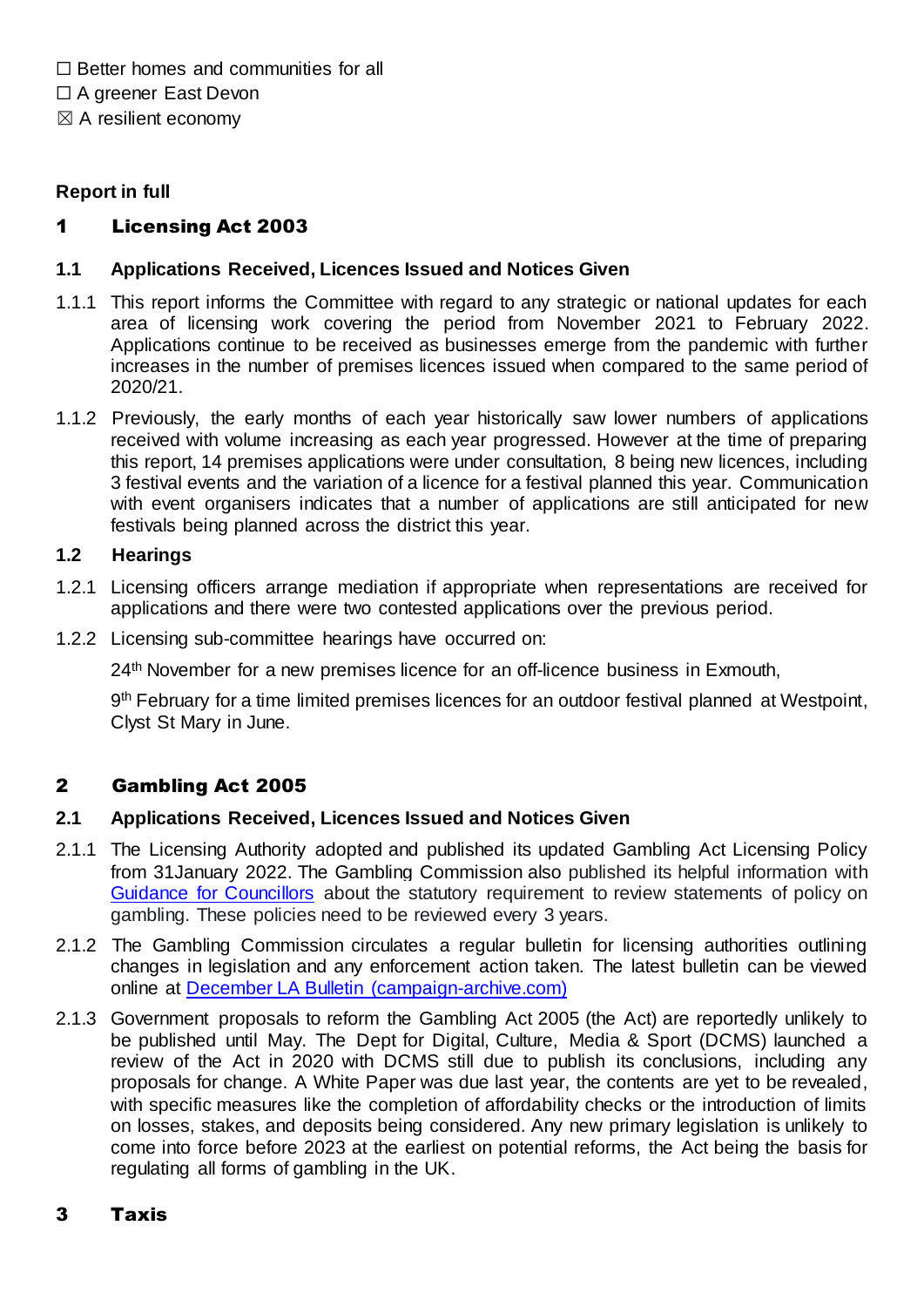## **3.1 Applications Received and Licences Issued**

3.1.1 Officers continue working effectively by issuing licences upon receipt of fees and all relevant documentation. The small but continued growth in licences received and granted continues and contradicts national statistics for England and Wales. The latest figures show some increase in taxi and private hire licences for this licensing authority going in to year 2022:

| Year          | <b>Taxi Driver</b><br><b>Licences</b> | <b>Taxi Vehicle</b><br>Licences | <b>Private Hire</b><br><b>Drivers</b> | <b>Private Hire</b><br><b>Vehicles</b> | <b>Private</b><br>Hire<br><b>Operators</b> |
|---------------|---------------------------------------|---------------------------------|---------------------------------------|----------------------------------------|--------------------------------------------|
| 2016          | 206                                   | 170                             | 22                                    | 18                                     | 15                                         |
| 2017          | 195                                   | 165                             | 26                                    | 20                                     | $1\overline{3}$                            |
| 2018          | 179                                   | 161                             | 30                                    | 24                                     | 16                                         |
| 2019          | 162                                   | 148                             | 37                                    | 31                                     | 20                                         |
| 2020          | 155                                   | 126                             | 40                                    | 32                                     | 18                                         |
| 2021          | 156                                   | 129                             | 41                                    | 37                                     | 19                                         |
| 2022<br>(Feb) | 156                                   | 134                             | 47                                    | 37                                     | 19                                         |

- 3.1.2 In 2020, officers completed mapping of the five taxi and private hire application processes as a starting point to introduce online application processes. Business Change Requests (BCRs) were subsequently submitted to Strata for the programming work which is anticipated to start imminently. Benefits for officers and applicants when the online platform is implemented will be though online submission of applications, documents and fees using Firmstep. Until then, applicants continue to apply by post or email. The online process was previously requested by larger operators to assist with their renewals for numerous drivers and licences.
- 3.1.3 Processes and checks to assess applications against the 'fit and proper' test are due to increase from April with mandatory checks being introduced by HMRC and the DofT. New checks will shortly be required for officers to check tax codes and by checking the National Revocation (NR3) register from April. The changes have required work by officers to implement them and further details are provided today.

# **3.2 Enforcement**

3.2.1 The licensing team records and investigates complaints received from the public which is recognised as an effective procedure by the DofT. One complaint was received over the previous period regarding matters relating to failing to display an external taxi plate which has been addressed through words of advice. Officers always follow up with contact and review on these occasions and any repeated course of behaviour can lead to enforcement.

## **3.3 Hearings**

3.3.1 It has not be necessary to convene a Licensing sub-committee hearing for taxi or private hire related matters over the previous period.

## **3.4 Implementation of Tax Conditionality and Tax Checks**

3.4.1 Officers have circulated details to existing licensees in the district following announcement of the new requirement for tax checks to be completed when renewing driver licences from April. The government legislated in the Finance Act 2021 to apply tax conditionality to licence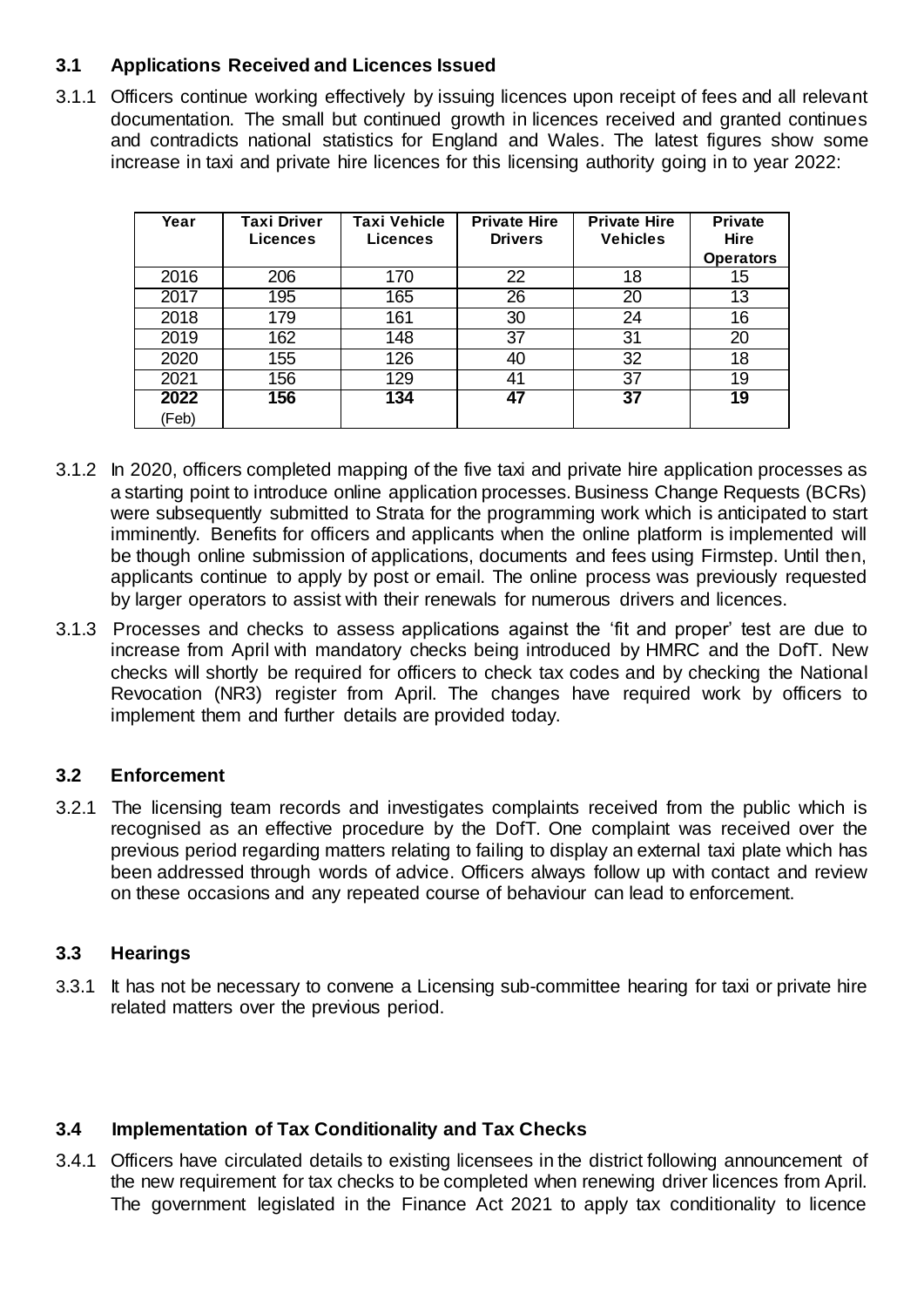applications for taxi and private hire drivers, private hire vehicle operators and scrap metal dealers with effect from 4 April 2022.

3.4.2 The importance of licensees understanding the need to provide a tax code is clear as licensees who do not provide the necessary tax code cannot have their licence renewal progressed. Officers intend to prepare and circulate further reminders in the weeks ahead referring licensees to the Tax Check [Factsheet](https://www.gov.uk/government/publications/licence-application-tax-check-communications-resources/tax-check-factsheet) to understand what is required. Information will also be provided on the licensing web pages.

#### **3.5 National Revocation database (NR3).**

- 3.5.1 Officers have previously reported on the work necessary for this authority to sign up to the National Revocation licensing database (NR3) and Council Leaders were contacted last year with an expectation for all authorities to sign up. That approach is now being mandated under The Taxis and Private Hire Vehicles (Safeguarding and Road Safety) Bill currently progressing through the House of Lords.
- 3.5.2 A further report today is provided to inform the progress over the previous period to implement the NR3 database.

#### **3.6 Taxi Tariffs Fares**

3.6.1 A further report today refers to the progress and options following the recent request from taxi proprietors seeking an increase to the fares tariff.

#### **3.7 Coronavirus Regulations for Face Coverings**

- 3.7.1 Coronavirus regulations changed from 27 January when relaxation of Plan B rules came into effect with face coverings and Covid passes being no longer legally required in England. The guidance urging people to wear a face covering in crowded and enclosed spaces still remains however, with updates provided for [taxis and private hire operators Coronavirus \(COVID-19\)](https://www.gov.uk/guidance/coronavirus-covid-19-taxis-and-phvs?utm_medium=email&utm_campaign=govuk-notifications-topic&utm_source=02c840db-454b-46e5-8b0b-392195a0817c&utm_content=immediately)
- 3.7.2 In December officers organised delivery of face masks for licensees across the district following an announcement from the Government of an excess supply nationally. The licensing team organised deliveries through key contacts who volunteered to receive and distribute them. Officers are thankful to the following companies that agreed to take the stock allowing drivers to collect free face masks when needed; Peak Travel Services, Sparky's Taxis, Millstream Taxis, Stamps Coaches, Axminster Taxis, AJs Taxis, and Exmouth Taxi Drivers Association.

#### **3.8 Taxi and Private Hire Vehicle Policy**

3.8.1 The last full revision of this Councils Taxi and Private Hire policy occurred in 2017 with the next full review being necessary this year. The policy raised standards, brought consistency and guides applicants and decision makers. Officers continue with the ongoing work to revise the policy for Members to fully consider at a future meeting of this Committee. The expectation on licensing authorities to implement measures outlined in the Statutory Taxi and Private Hire Vehicle Standards has previously been reported and progress made to date has included increasing the frequency of DBS vetting checks along with implementation of the NR3 register which is subject of a further report today.

#### 4. General Licensing – Street Trading Consents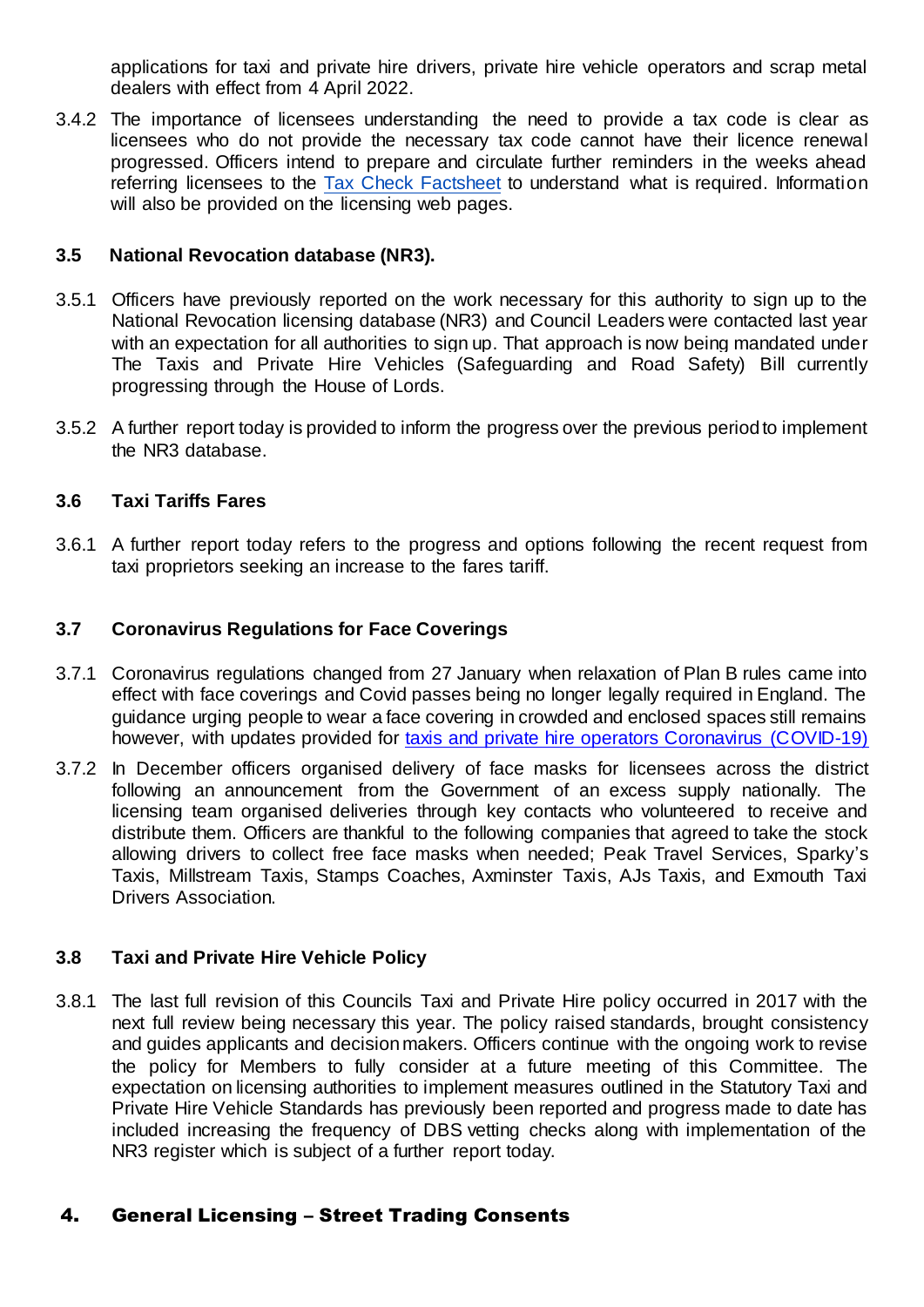## **4.1 Applications Received Street Trading Consents Issued**

- 4.1.1. This council adopted policy in 2018 for the current street trading regime whereby most of the district is designated to allow street trading upon prior application and with consent. Currently there are 25 Street Trading Consents in being across the district on public areas with a further 10 applications under consultation.
- 4.1.2 The interest for street trading across the district continues with new mobile businesses being a growth area along with a number of festivals seeking consent for new and existing outdoor events taking place this year.
- 4.1.3 Sidmouth Town Council engaged with officers over the previous period regarding future options concerning the Street Trading prohibition that still exists in certain locations of the town. When this Committee designated the majority of streets in East Devon in 2017 as 'Consent Street's, the previously prohibited location of The Ham Recreation Field was designated as a Consent location for trading at the request of the Town Council. Otherwise , all previously prohibited locations in the town have remained at the request of the Town Council and the Chamber of Commerce. The Ham Recreation field has since hosted popular food and music events now falling within street trading requirements and the Town Council has commenced a review regarding the suitability of retaining the prohibited streets.
- 4.1.4 Should the Town Council confirm the desire to change the current designation, this Committee would need to approve the necessary consultation and then consider any responses prior to its consideration for changing the designation.

## 5. Temporary Pavement Licences

- 5.1. Take up by businesses applying to place tables and chair on highways has remained very low since the Business and Planning Act provided procedures for District Councils to receive applications for Pavement Licences. The temporary arrangements operate alongside the procedures that the County Council has held the responsibility for many years by issuing Current Pavement Licences - [Roads and transport \(devon.gov.uk\)](https://www.devon.gov.uk/roadsandtransport/make-a-request/street-cafe/current-street-cafe-licences/)
- 5.1. The licensing authority received and granted one temporary Pavement Licence over the previous period for a business in Exmouth.
- 5.1. The temporary process is currently in place until September 2022 although DLUHC are now working up policy proposals for that to become a permanent regime and feedback was provided by officers under a short consultation that closed on 11th February. The Government has committed through the Build Back Better High Streets [Strategy](https://www.gov.uk/government/publications/build-back-better-high-streets) to make the temporary measures permanent, subject to Parliamentary approval.
- 5.1. The temporary regime has a streamlined consultation process aimed at supporting the hospitality sector with the period of consultation managed by District Councils being 5 working days. This short period places regulatory consultees and Town Councils under pressure when considering responses, whereas the County Council consultation period lasts for 28 days. The temporary regime has an application fee of £100 whilst the County Council process requires an initial application fee of £212 with subsequent annual renewals costing £90.10. Until the findings of the consultation and review are published, it is not known how the temporary arrangement will develop and if it does become permanent, how it will co-exist with the procedures that are already established and operated by the County Council.
- 5.1. It is not procedurally possible to grant a temporary licence contrary to a refusal by the highways authority. Permission to place tables and chairs on land owned by EDDC does not fall within this process and is managed by other Services under Sitting Out Consents or Lease agreements.

# 6. Councillor Training